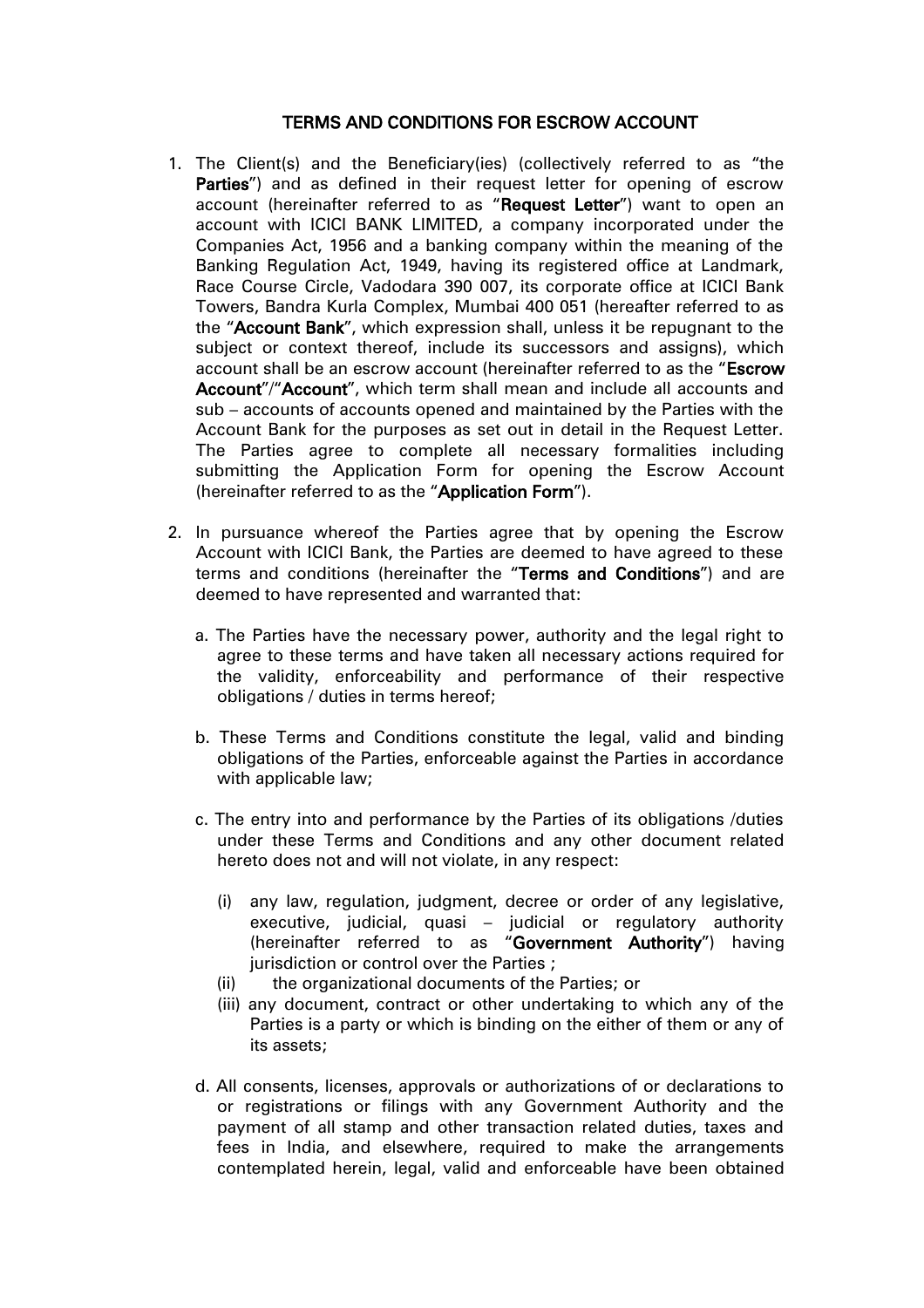or made and are in full force and effect and shall continue to remain in full force and effect till the arrangements are terminated in accordance with the terms hereof.

- 3. By opening the Escrow Account each of the Parties are deemed to have agreed, represented and warranted that:
	- a. the role of the Account Bank shall be limited to such functions as expressly laid out herein or as indicated by the Account Bank specifically to the Parties or by the Parties to the Account Bank (as the case may be) in accordance with the terms hereof;
	- b. the Account Bank shall not be liable for any claims arising against the Parties and / or the Account Bank, in relation to any duties, actions or obligations performed and / or rights or powers exercised by the Account Bank in terms hereof. The Parties shall defend, indemnify and hold harmless the Account Bank in any claim arising against the Account Bank;
	- c. the Parties will not in any manner, by themselves or by any agent or representative or consultants appointed by them, voluntarily or involuntarily, portray or represent the Account Bank as a party to any such document entered into or understood to have entered into between the Parties;
	- d. the Parties can conduct business with the Account Bank in the normal course of the Account Banks business. The Account Bank is under no obligation to disclose any details of such transactions to any of the Parties whatsoever.
- 4. Each of the Parties shall, at any time and from time to time upon the request of the other Parties and / or the Account Bank, promptly and duly, do or permit to be done all such acts and execute and deliver or permit the execution and delivery of any and all such instruments and documents as the other Parties and / or the Account Bank, as the case may be, may consider necessary for the purpose of the Parties obtaining the full benefit of these Terms and Conditions. To the extent that they are not in conflict with these Terms and Conditions, the Parties shall be bound by the terms and conditions set out in the other instruments and documents executed by any of them in terms hereof.
- 5. a. The Parties, jointly and severally agree that they shall pay, on demand, all the usual and customary service charges, transfer fees, account maintenance, account acceptance, statement, investigation, funds transfer and any other charges as are levied by the Account Bank as mutually agreed and such other out of pocket expenses as are claimed by the Account Bank, including Account Opening Fee and Annual Fee (collectively, the "Fees") in connection with the Account.
	- b. The Parties shall pay to the Account Bank the requisite/ applicable Annual Fee and/ or Account Opening Fee (plus applicable service tax) and such other fee(s) or charges as indicated by the Account Bank and agreed to by the Parties in the Request Letter.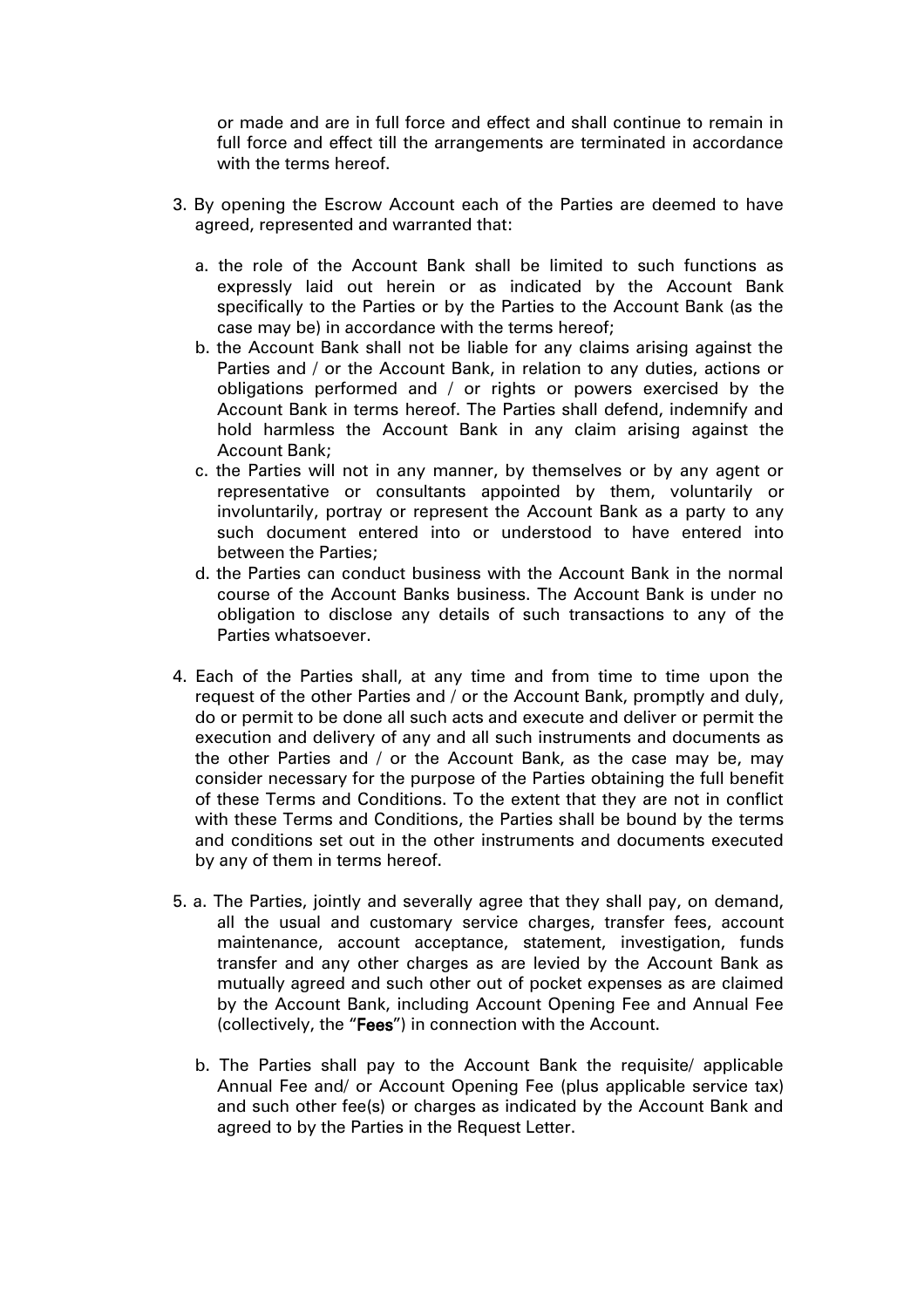- c. In the event the Party(ies) (i.e. the Party(ies) responsible for making the payment of fees) fail(s) to make the timely payment to the Account Bank of any Fee, the Account Bank may withdraw, at any time and from time to time, such amounts from the Account, as is necessary, for the payment of the Fees due and payable to the Account Bank, in terms hereof. The Party(ies) agree that the Account Bank shall not be required to give any notice to any of the Parties before exercise of this power. In the event there are no amounts lying to the credit of the Account, the Account Bank shall be entitled to charge interest, at rates to be determined by the Account Bank at its sole discretion, on such amounts due, from the date the amounts were due till the date such amounts are paid to the Account Bank in full.
- e. It is clarified that the Fees charged or the said charges are over and above the customary bank charges for services including but not limited to issuance of pay order and demand draft.
- 6. The Account Bank shall, if by the terms hereof be required to perform any act / take any action on or within a period ending on a day which is not a day (other than Sunday or a public holiday) on which Account Bank is open for business in the place where the Account is held ("Business Day"), then such action will be performed / taken by the Account Bank on the immediately preceding Business Day. Provided that the Parties (or such of them authorized under the terms hereof) may on every occasion that any action is required to be taken / performed by the Account Bank on a non-Business Day require the Account Bank to take / perform such action on a Business Day succeeding the non-Business Day. Provided further that the instructions as above shall only bind the Account Bank if it is of the opinion (which opinion shall not be contested) that it would be able to give effect to such instructions.
- 7. The Account Bank may rely upon any notice or certificate believed by it to have been signed by any of the authorized signatories of a concerned Party as particularly set out in the Application Form/ Request Letter submitted by the Parties to the Account Bank, and the Account Bank shall not be bound in any such case to call for further evidence or be responsible for any losses, liabilities, costs, damages, expenses or inconvenience that may be occasioned by its failure to do so.
- 8. The Account Bank shall not be obliged to make available any sum which the Parties are expecting to receive from the Account until clear funds are credited into and available in the Account.
- 9. Notwithstanding anything contained herein, the Account Bank may refrain from taking any action which in its opinion, would or might contravene any law in any relevant jurisdiction, and do all such things in its opinion to comply with all applicable law. The Account Bank shall not be obliged to make any transfer from the Account if so directed by any Government Authority.
- 10. The Parties will at all times maintain confidentiality regarding the contents of these Terms and Conditions and they shall not make any announcement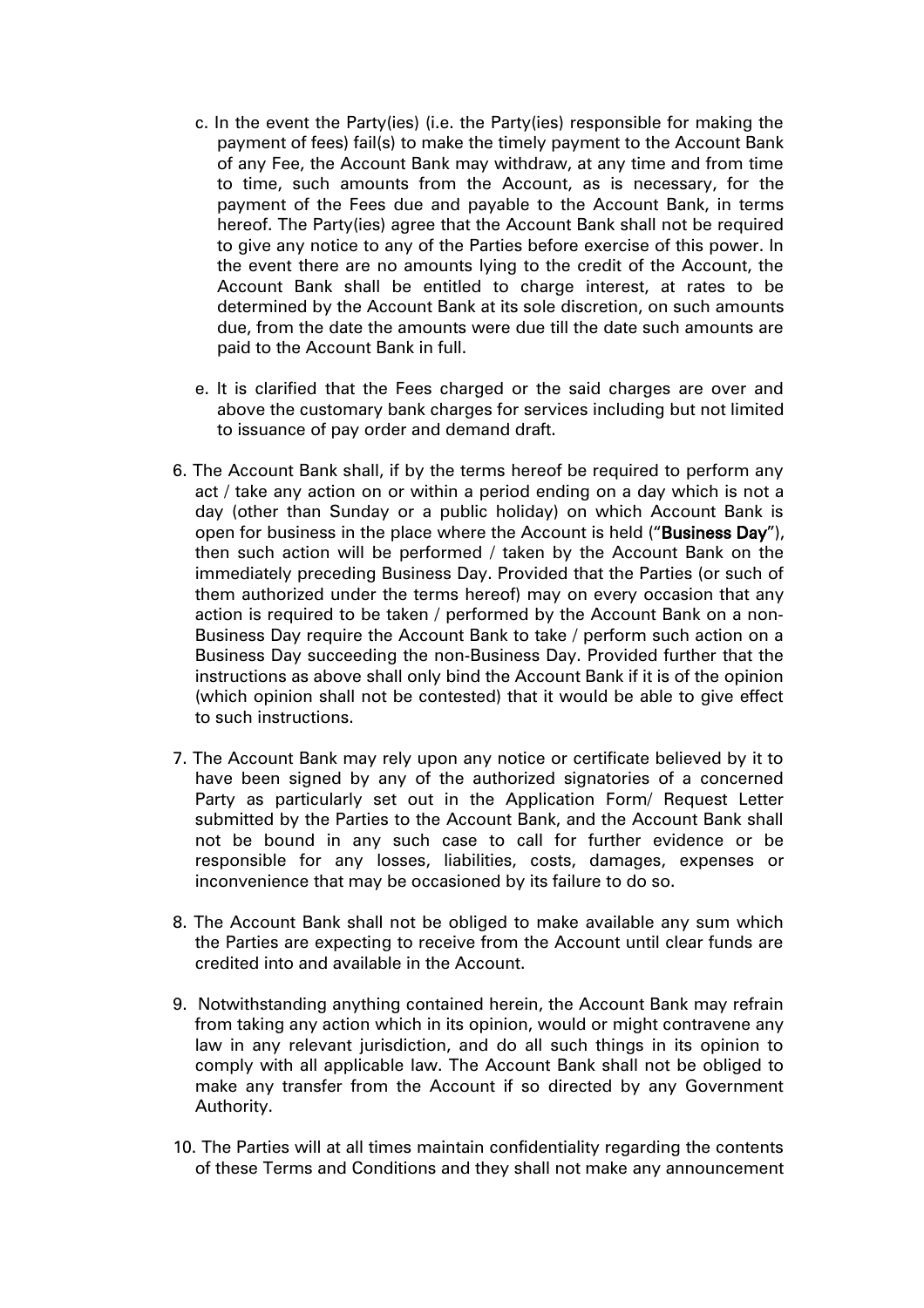to the public or to any third party regarding the arrangements contemplated herein without the prior written consent of the Account Bank. The Account Bank shall be free to disclose the contents of these Terms and Conditions and all information in relation to the Parties to its affiliates and subsidiaries and for the promotion of its business and if required with any Government Authority. The Account Bank shall also disclose to the Parties any information relating to the Account including the credit balances and the transactions done from time to time therein, if so requested by any Party.

- 11.All the notices and other communications required under these Terms and Conditions shall be in writing and:
	- a. if delivered personally or by courier or if sent by registered mail, be deemed given upon delivery at their respective address provided for this purpose in the Request Letter submitted by the Parties to the Account Bank or if to the Account Bank at the address provided for delivery of notices in Request Letter submitted by the Parties to the Account Bank; and
	- b. if sent by facsimile transmission, be deemed given on receipt of a confirmation but when sent to the facsmile number as provided against the Party in the Request Letter (marked to the attention of the person named therein) or if to the Account Bank to the facsimile number as provided against the Account Bank in the Request Letter (marked to the attention of the person named therein).

Any Party may, from time to time, change its address for the purpose of notices to that Party by giving a notice to the Account Bank and the other Parties specifying a new address, but no such notice will be deemed to have been given until it is actually received by the other Parties and the Account Bank.

The Account shall be operated in the manner as provided in the Request Letter submitted by the Parties to the Account Bank.

- 12. The Account Bank agrees that all monies lying to the credit of the Account shall, at all times, be segregated from the other accounts and monies of the Parties with the Account Bank and from the funds and properties of the Account Bank.
- 13. The Parties shall jointly and severally from time to time, on demand by the Account Bank, indemnify the Account Bank and keep the Account Bank indemnified against any and all suits, costs, claims, proceedings counterclaims, actions, losses, damages, liabilities, demands, expenses (including, without limitation, attorney's fees and court costs) whatsoever which the Account Bank may suffer / incur:
	- a. in acting in its capacity as the Account Bank hereunder, including any claims for any taxes, payable by any of the Parties, which are made on the Account Bank and / or any costs or expenses charged to it by any persons engaged by it in connection with the transactions herein;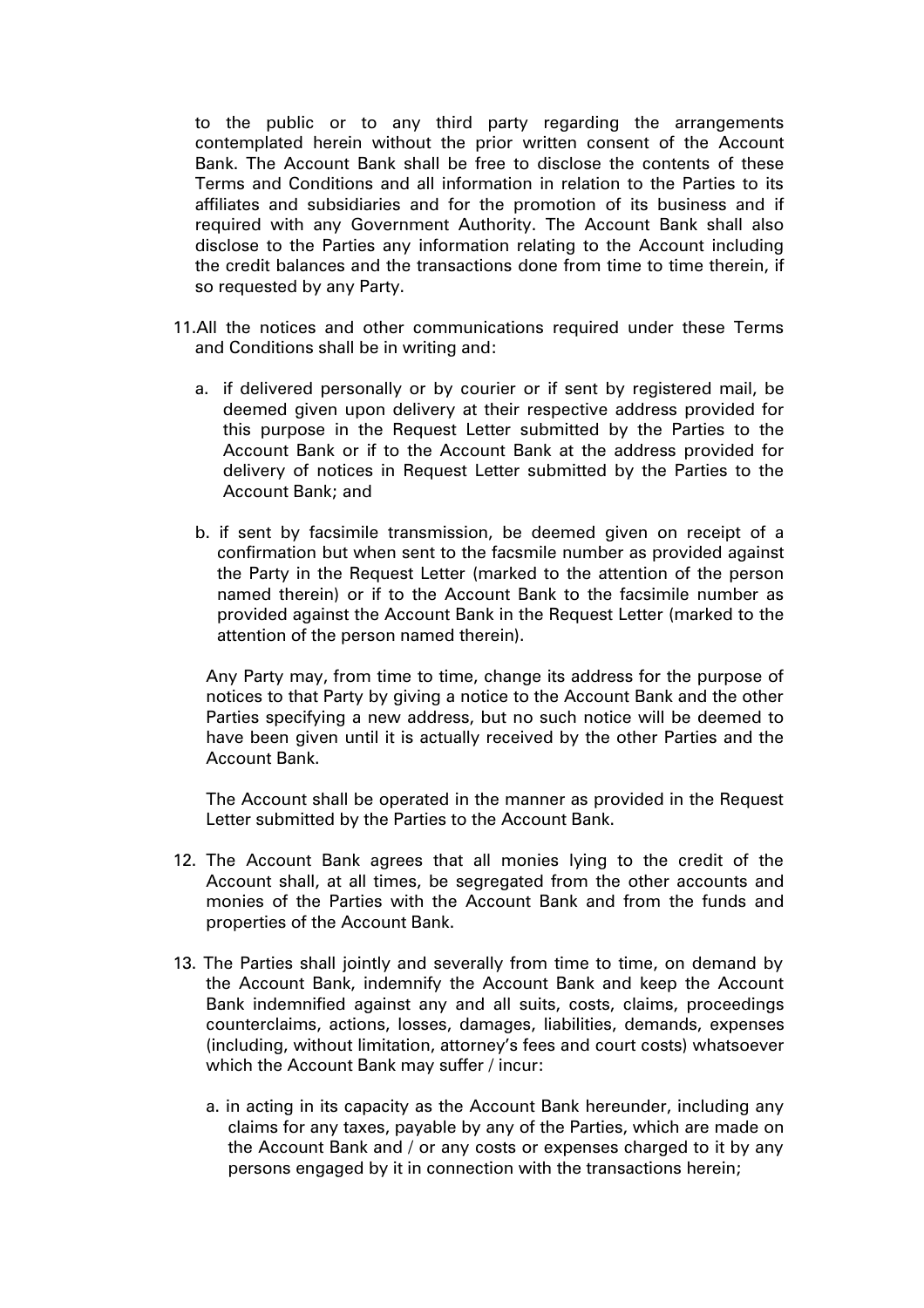- b. as a consequence of the Account Bank relying upon any certificate, notice or communication signed by, or with the authority of a Party; and
- c. in acting upon the provisions of the Request Letter submitted by the Parties to the Account Bank or any instructions received by it from the Parties in terms hereof.
- d. in carrying out any act, deed or thing based on facsimile transmission.

The indemnities contained in this clause shall survive the termination of the arrangement with the Account Bank, whether the same occurs pursuant to clause 20 or clause 21 of these Terms and Conditions.

- 14. The Parties agree that the Account Bank shall not be liable to any of them for any loss or damage that any of them may suffer or incur either directly or indirectly as a result of the transactions contemplated herein.
- 15. The Parties agree that they shall bear all interest tax, service tax, all other imposts, duties (including stamp duty in connection with this Terms and Conditions) and taxes (of any description whatsoever) as may be levied from time to time by the Government or other authority in respect of or in connection with the services being rendered to the Parties under these Terms and Conditions. In the event the Parties fail to pay the monies referred to above, the Account Bank shall be at liberty (but shall not be obliged) to pay the same. The Parties shall reimburse all sums paid by the Account Bank in accordance with the provisions contained herein.
- 16. The Parties agree that notwithstanding anything contained in these Terms and Conditions, the aggregate liability of the Account Bank to the Parties or any of them, for any action done, or omitted to be done under or pursuant to these Terms and Conditions or for any breach of any covenant or in tort, shall at all times be limited to the fees actually received by the Account Bank within the previous twelve (12) months, for the services rendered by it herein, provided however that the Account Bank shall not be liable for any indirect or consequential loss or damage, or special or punitive or exemplary damages, or loss of profit, business, revenue, goodwill or anticipated savings to the Parties. The Account Bank shall also not be liable for any liability, losses, damages, costs, expenses, (including legal fees, court fees and professional fees), suits and claims that are finally judicially determined to have resulted primarily from the negligence or infringing action of any of the Parties or any other person.
- 17. The obligations of the Account Bank contained herein will be subject to any occurrence resulting in prevention from or delay or interruption in performing its obligations if such prevention, delay or interruption is due to any event beyond the reasonable control of Account Bank, including, without limitation, unavailability of any communication system, sabotage, fire, flood, explosion, acts of god, civil commotion, strikes or industrial action of any kind, riots, insurrection, war or acts of government, changes in legislation and other allied acts of regulatory nature, then Account Bank shall not be deemed to be in default so long as any such cause or the effect thereof persists (provided that this shall not prevent the accrual of interest on any outstanding amount which would have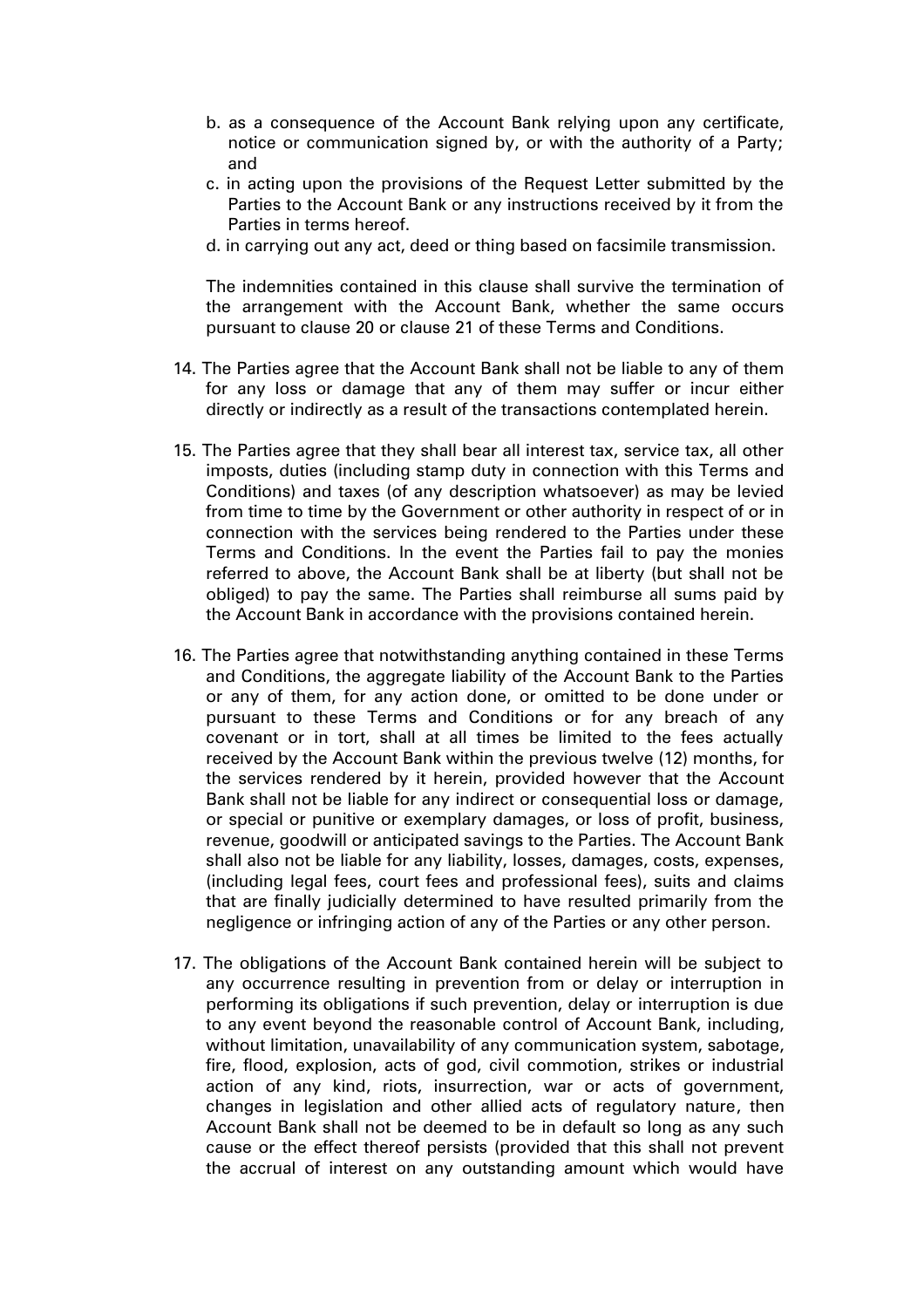been payable but for this provision) and during a reasonable period thereafter within which any such obligations are capable of being fulfilled. The Account Bank shall not be liable for any action or claim, from any party, arising out of its inability to perform the obligations for the reasons stated herein.

- 18. These Terms and Conditions shall, subject to the rights of the Account Bank to resign, remain in full force and effect until the Beneficiary(ies) issue an unconditional written notice to the Account Bank directing the Account Bank to close the Account. The Client may also issue an unconditional written notice to the Account Bank directing it to close the Account clearly specifying the manner of application of any monies lying in the Account upon closure of the Account. However such notice shall not be effective on the Account Bank, unless (1) the Beneficiary(ies) have sent their written consent for the same to the Account Bank or (2) one month has elapsed from the date of the Client giving notice to close the Account and the Account Bank has not received any instruction / notice in writing from the Beneficiary(ies) directing it not to close the Account.
- 19. These Terms and Conditions and the transactions contemplated herein shall be binding upon and inure to the benefit of each Party hereto and the Account Bank and their successors and assigns. The Terms and Conditions shall not confer upon any person other than the Parties hereto and the Account Bank, the benefit of any rights or remedies hereunder.
- 20. The Client shall not assign or transfer all or any of its rights, benefits and obligations hereunder, without prior written consent of the Account Bank. The Beneficiary(ies) may assign or transfer all or any of its rights, benefits and obligations hereunder, with 30 days prior notice in writing to the Account Bank. The Account Bank may, on being notified about the assignment / transfer by the Beneficiary(ies) retire as an Account Bank, subject to clause 21 of these Terms and Conditions, without assigning any reason whatsoever. The Account Bank may, at any time, assign or transfer all or any of its rights, benefits and obligations hereunder to any other financial institution / bank / investment institution or any other person without any consent or approval whatsoever being required to be obtained from any of the Parties.
- 21. The Account Bank may retire at any time provided that the Account Bank shall have given notice in writing to the Parties in that behalf. The period prior to which the notice shall be provided by the Account Bank to the Parties would be as mentioned in the Request Letter (the "Notice Period"). The Parties shall, within the Notice Period, appoint any other person to perform the functions of the Account Bank, failing which the Account Bank shall be entitled to appoint any other person to perform such functions. The Account Bank shall not incur any liabilities whatsoever on account of or pursuant to such appointment and retirement.
- 22. In case there is any inconsistency between these Terms and Conditions and any other mandate, writings, letters and documents, the provisions of these Terms and Conditions shall prevail. The Parties acknowledge